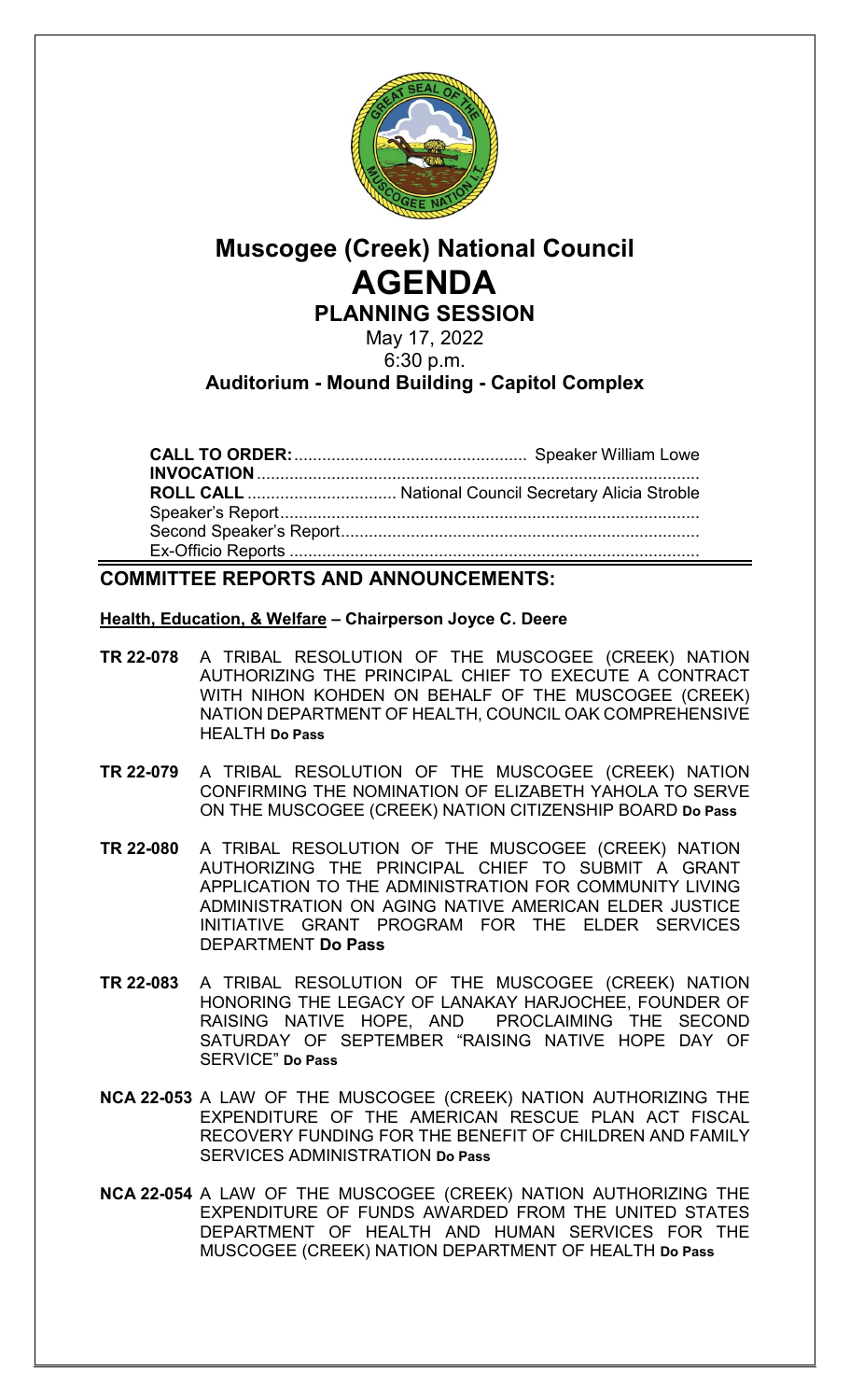# Planning Session May 17, 2022 Page 2

- **NCA 22-055** A LAW OF THE MUSCOGEE (CREEK) NATION AUTHORIZING THE EXPENDITURE OF THE DEPARTMENT OF HEALTH AND HUMAN SERVICES HEALTH RESOURCES AND SERVICES ADMINISTRATION FAMILY-TO-FAMILY HEALTH INFORMATION CENTERS GRANT FUNDS FOR THE BENEFIT OF THE MUSCOGEE (CREEK) NATION DEPARTMENT OF COMMUNITY AND HUMAN SERVICES **Do Pass**
	- a) Items for Consideration
	- b) Scheduled Committee Dates
	- c) Other Announcements

#### **Land, Natural Resources & Cultural Preservation – Chairman Darrell Proctor**

- **TR 22-063** A TRIBAL RESOLUTION OF THE MUSCOGEE (CREEK) NATION AUTHORIZING THE PRINCIPAL CHIEF TO EXECUTE A MEMORANDUM OF AGREEMENT WITH MCINTOSH COUNTY, OKLAHOMA FOR IMPROVEMENTS TO THREE COUNTY ROADS **Do Pass**
- **TR 22-081** A TRIBAL RESOLUTION OF THE MUSCOGEE (CREEK) NATION AUTHORIZING THE PRINCIPAL CHIEF TO EXECUTE A MEMORANDUM OF AGREEMENT WITH CREEK COUNTY, OKLAHOMA, FOR IMPROVEMENTS TO THE BRISTOW AIRPORT ROAD **Do Pass**
- **TR 22-082** A TRIBAL RESOLUTION OF THE MUSCOGEE (CREEK) NATION AUTHORIZING THE PRINCIPAL CHIEF TO EXECUTE A MEMORANDUM OF UNDERSTANDING BETWEEN THE MUSCOGEE (CREEK) NATION, ALABAMA QUASSARTE TRIBAL TOWN, KIALEGEE TRIBAL TOWN AND THLOPTHLOCCO TRIBAL TOWN FOR THE METHOD OF ALLOCATION FOR THE NATION'S PROPORTIONAL SHARE OF FUNDING FOR HOUSING AND URBAN DEVELOPMENT FUNDS AND THE FY- 2023 INDIAN HOUSING BLOCK GRANT **Do Pass**
- **TR 22-084** A TRIBAL RESOLUTION OF THE MUSCOGEE (CREEK) NATION AUTHORIZING THE PRINCIPAL CHIEF TO EXECUTE A TEMPORARY OPERATING PERMIT WITH ENTERTAINING ANGELS FOR THE OPERATION OF ONE TEMPORARY FIREWORKS SALES FACILITY ON TRIBAL TRUST LAND **Do Pass**
- **NCA 22-056** A LAW OF THE MUSCOGEE (CREEK) NATION AUTHORIZING THE EXPENDITURE OF GRANT FUNDS AWARDED FROM THE U.S. DEPARTMENT OF THE INTERIOR FOR THE BENEFIT OF THE AGRICULTURE AND NATURAL RESOURCES DIVISION **Do Pass**
- **NCA 22-057** A LAW OF THE MUSCOGEE (CREEK) NATION AMENDING NCA 22-011 (A LAW OF THE MUSCOGEE (CREEK) NATION APPROPRIATING FUNDS TO THE NATION'S FACILITIES DEPARTMENT FOR EQUIPMENT) **Do Pass**
	- a) Items for Consideration
	- b) Scheduled Committee Dates
	- c) Other Announcements

#### **Business, Finance & Justice – Chairperson Thomasene Yahola Osborn**

**TR 22-085** A TRIBAL RESOLUTION OF THE MUSCOGEE (CREEK) NATION AUTHORIZING THE PRINCIPAL CHIEF TO EXECUTE A CERTAIN INTERLOCAL AGREEMENT WITH THE BOARD OF COUNTY COMMISSIONERS OF THE COUNTY OF PAWNEE TO HOLD CRIMINAL DEFENDANTS AT THE PAWNEE COUNTY SHERIFF'S OFFICE DETENTION CENTER IN PAWNEE COUNTY, CITY OF PAWNEE, OKLAHOMA **Do Pass**